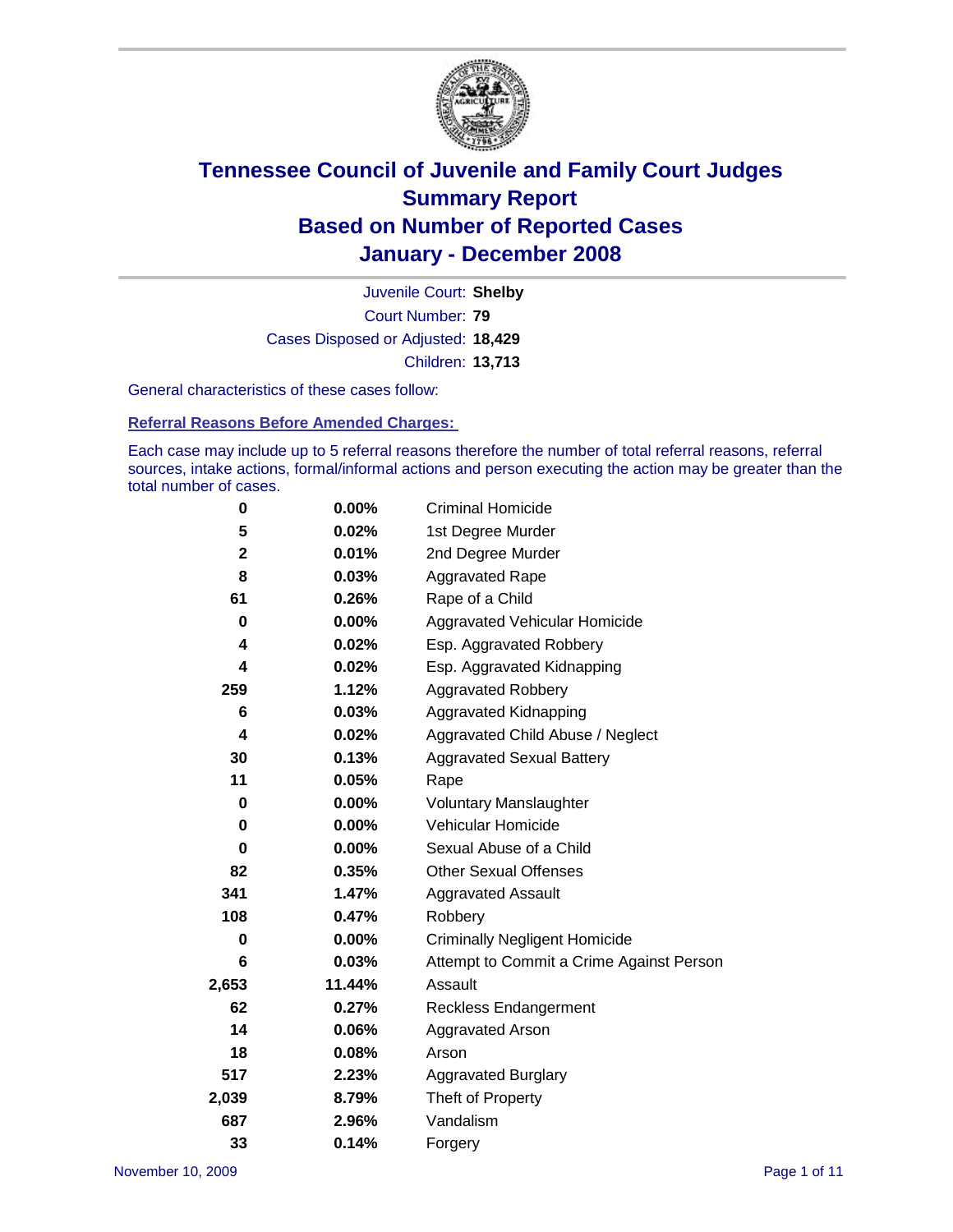

Court Number: **79** Juvenile Court: **Shelby** Cases Disposed or Adjusted: **18,429** Children: **13,713**

#### **Referral Reasons Before Amended Charges:**

Each case may include up to 5 referral reasons therefore the number of total referral reasons, referral sources, intake actions, formal/informal actions and person executing the action may be greater than the total number of cases.

| 0     | 0.00%  | <b>Worthless Checks</b>                                     |
|-------|--------|-------------------------------------------------------------|
| 13    | 0.06%  | Illegal Possession / Fraudulent Use of Credit / Debit Cards |
| 234   | 1.01%  | <b>Burglary</b>                                             |
| 44    | 0.19%  | Unauthorized Use of a Vehicle                               |
| 6     | 0.03%  | <b>Cruelty to Animals</b>                                   |
| 279   | 1.20%  | Sale of Controlled Substances                               |
| 220   | 0.95%  | Other Drug Offenses                                         |
| 784   | 3.38%  | Possession of Controlled Substances                         |
| 182   | 0.78%  | <b>Criminal Attempt</b>                                     |
| 195   | 0.84%  | Carrying Weapons on School Property                         |
| 329   | 1.42%  | Unlawful Carrying / Possession of a Weapon                  |
| 293   | 1.26%  | <b>Evading Arrest</b>                                       |
| 9     | 0.04%  | Escape                                                      |
| 34    | 0.15%  | Driving Under Influence (DUI)                               |
| 304   | 1.31%  | Possession / Consumption of Alcohol                         |
| 195   | 0.84%  | Resisting Stop, Frisk, Halt, Arrest or Search               |
| 55    | 0.24%  | <b>Aggravated Criminal Trespass</b>                         |
| 39    | 0.17%  | Harassment                                                  |
| 0     | 0.00%  | Failure to Appear                                           |
| 1     | 0.00%  | Filing a False Police Report                                |
| 5     | 0.02%  | Criminal Impersonation                                      |
| 3,199 | 13.79% | <b>Disorderly Conduct</b>                                   |
| 872   | 3.76%  | <b>Criminal Trespass</b>                                    |
| 296   | 1.28%  | <b>Public Intoxication</b>                                  |
| 79    | 0.34%  | Gambling                                                    |
| 1,199 | 5.17%  | Traffic                                                     |
| 21    | 0.09%  | Local Ordinances                                            |
| 0     | 0.00%  | Violation of Wildlife Regulations                           |
| 88    | 0.38%  | Contempt of Court                                           |
| 87    | 0.38%  | Violation of Probation                                      |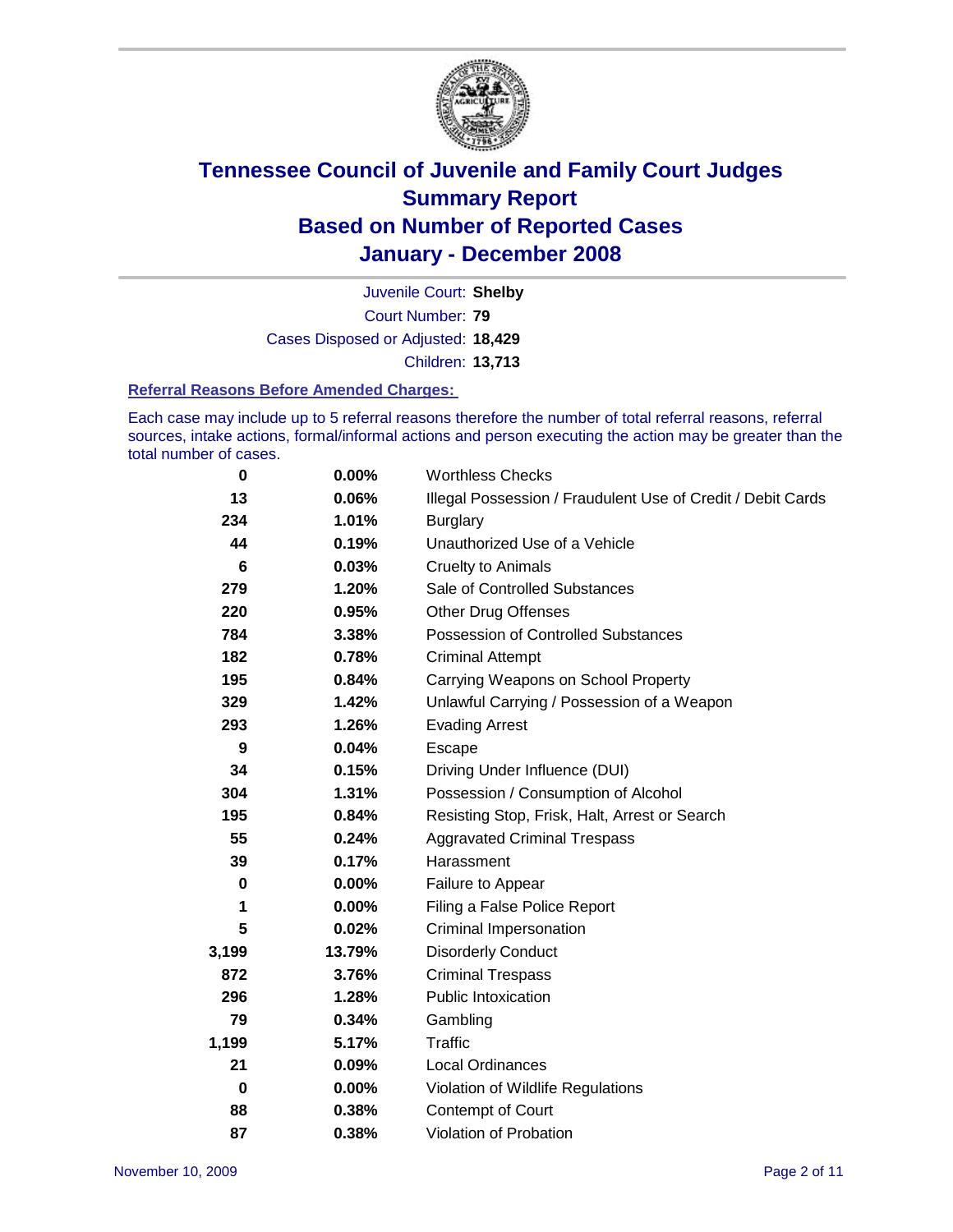

Court Number: **79** Juvenile Court: **Shelby** Cases Disposed or Adjusted: **18,429** Children: **13,713**

#### **Referral Reasons Before Amended Charges:**

Each case may include up to 5 referral reasons therefore the number of total referral reasons, referral sources, intake actions, formal/informal actions and person executing the action may be greater than the total number of cases.

| 23,191       | 100.00%  | <b>Total Referrals</b>                 |
|--------------|----------|----------------------------------------|
| 1,248        | 5.38%    | Other                                  |
| 0            | 0.00%    | <b>Consent to Marry</b>                |
| 0            | $0.00\%$ | <b>Request for Medical Treatment</b>   |
| 0            | $0.00\%$ | <b>Child Support</b>                   |
| 0            | $0.00\%$ | Paternity / Legitimation               |
| 273          | 1.18%    | Visitation                             |
| 282          | 1.22%    | Custody                                |
| 0            | $0.00\%$ | <b>Foster Care Review</b>              |
| 1,247        | 5.38%    | <b>Administrative Review</b>           |
| 0            | 0.00%    | <b>Judicial Review</b>                 |
| 0            | $0.00\%$ | Violation of Informal Adjustment       |
| 0            | $0.00\%$ | <b>Violation of Pretrial Diversion</b> |
| 191          | 0.82%    | <b>Termination of Parental Rights</b>  |
| 2,028        | 8.74%    | Dependency / Neglect                   |
| $\mathbf{2}$ | 0.01%    | <b>Physically Abused Child</b>         |
| 0            | 0.00%    | <b>Sexually Abused Child</b>           |
| 1,052        | 4.54%    | <b>Violation of Curfew</b>             |
| 19           | 0.08%    | Violation of a Valid Court Order       |
| 244          | 1.05%    | Possession of Tobacco Products         |
| 19           | 0.08%    | Out-of-State Runaway                   |
| 249          | 1.07%    | In-State Runaway                       |
| 318          | 1.37%    | Truancy                                |
| 3            | 0.01%    | <b>Unruly Behavior</b>                 |
| 0            | 0.00%    | Violation of Aftercare                 |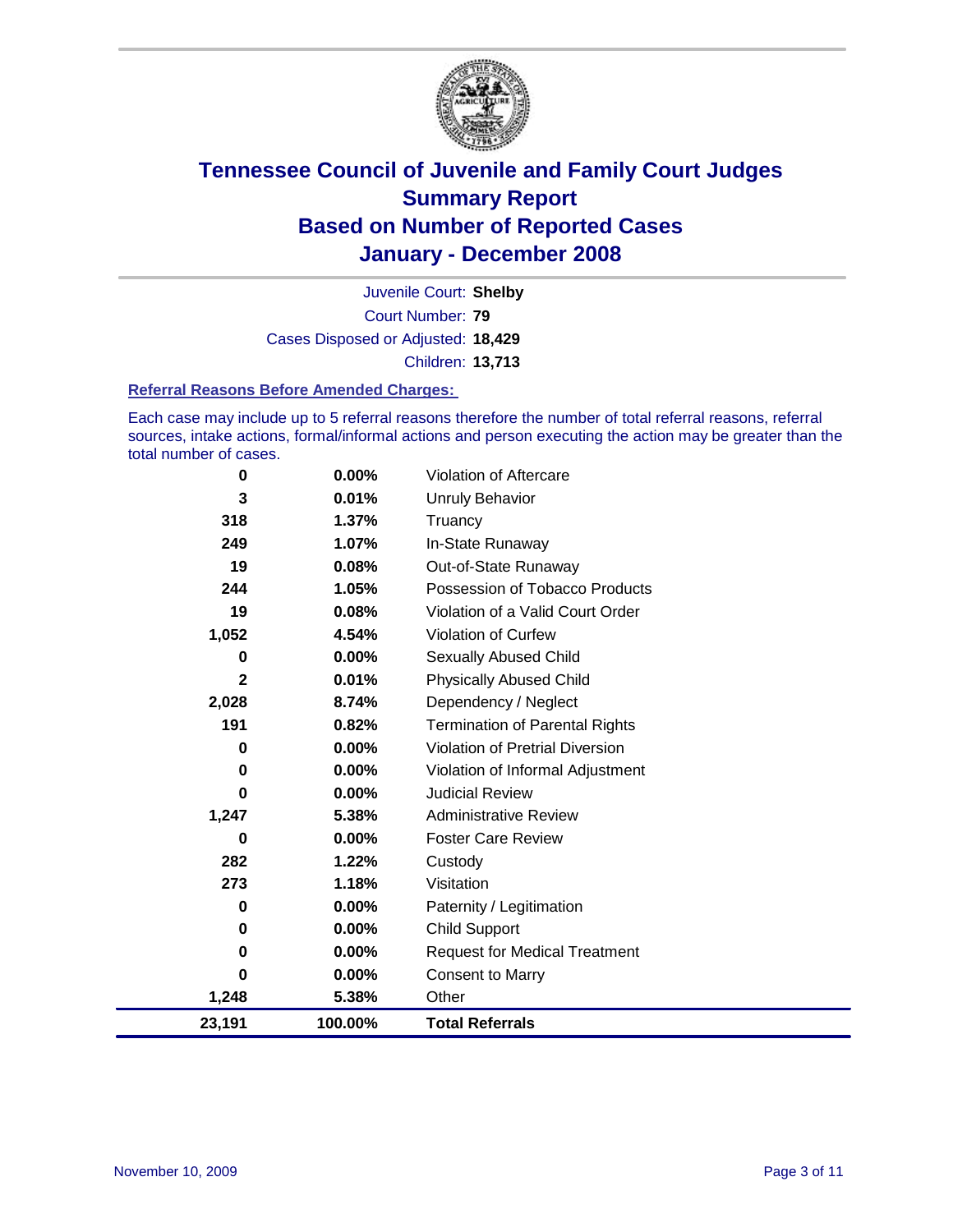

|                            |                                    | Juvenile Court: Shelby  |  |
|----------------------------|------------------------------------|-------------------------|--|
|                            |                                    | Court Number: 79        |  |
|                            | Cases Disposed or Adjusted: 18,429 |                         |  |
|                            |                                    | <b>Children: 13,713</b> |  |
| <b>Referral Sources: 1</b> |                                    |                         |  |
| 10 E11                     | 70 Q.CO.                           | Low Enforcomont         |  |

### **18,541 79.95%** Law Enforcement **3,039 13.10%** Parents **0 0.00%** Relatives **7 0.03%** Self **248 1.07%** School **0 0.00%** CSA **0 0.00%** DCS **0 0.00%** Other State Department **10 0.04%** District Attorney's Office **158 0.68%** Court Staff **1,072 4.62%** Social Agency **22 0.09%** Other Court **0 0.00%** Victim **0 0.00%** Child & Parent **0 0.00%** Hospital **0 0.00%** Unknown **94 0.41%** Other **23,191 100.00% Total Referral Sources**

### **Age of Child at Referral: 2**

| 100.00%<br>13,713     | <b>Total Child Count</b> |
|-----------------------|--------------------------|
| $0.00\%$<br>0         | Unknown                  |
| 0.01%<br>$\mathbf{2}$ | Ages 19 and Over         |
| 2,670<br>19.47%       | Ages 17 through 18       |
| 4,779<br>34.85%       | Ages 15 through 16       |
| 2,641<br>19.26%       | Ages 13 through 14       |
| 939<br>6.85%          | Ages 11 through 12       |
| 2,682<br>19.56%       | Ages 10 and Under        |
|                       |                          |

<sup>1</sup> If different than number of Referral Reasons (23191), verify accuracy of your court's data.

<sup>2</sup> One child could be counted in multiple categories, verify accuracy of your court's data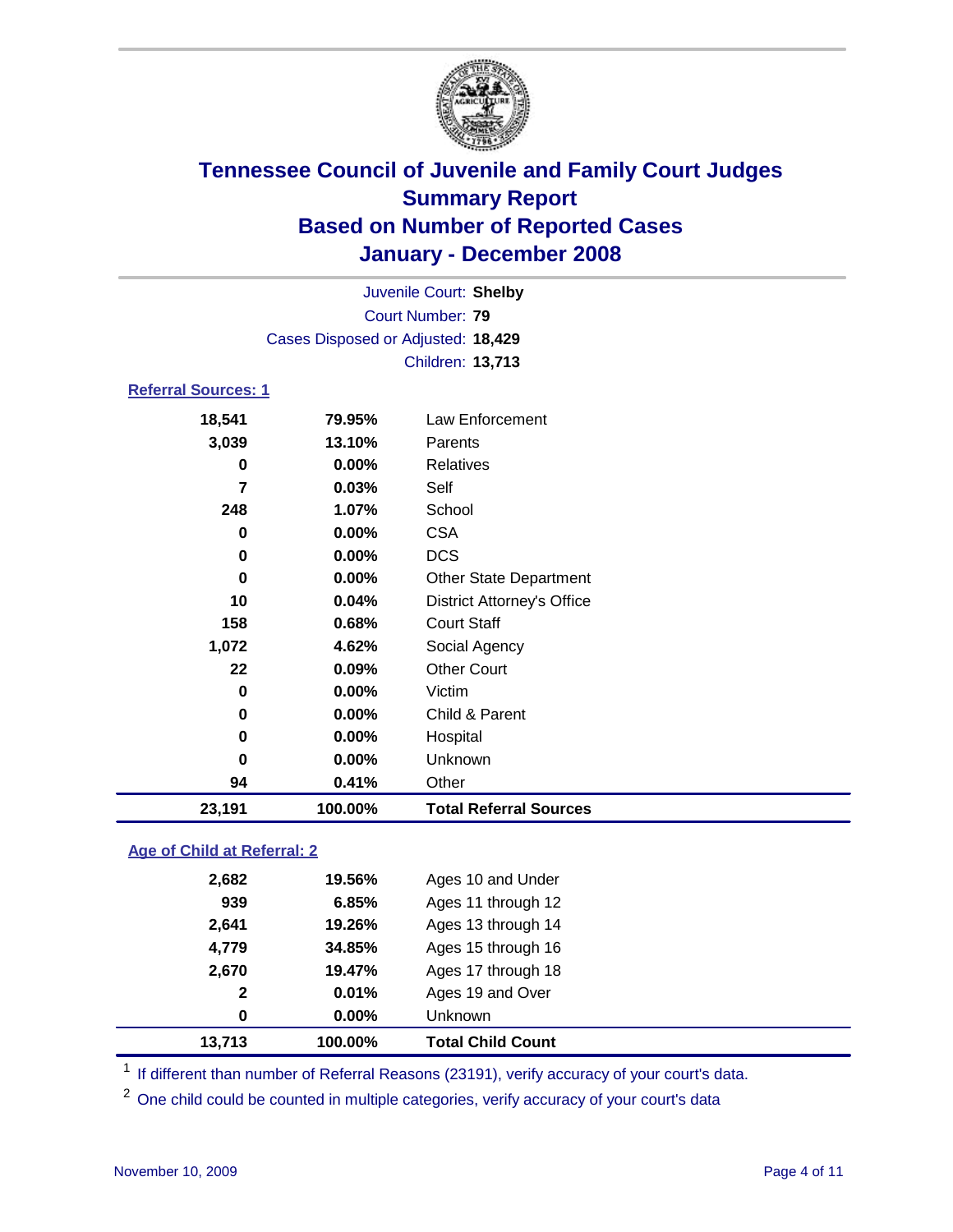

| Juvenile Court: Shelby                  |                                    |                          |  |  |  |
|-----------------------------------------|------------------------------------|--------------------------|--|--|--|
| <b>Court Number: 79</b>                 |                                    |                          |  |  |  |
|                                         | Cases Disposed or Adjusted: 18,429 |                          |  |  |  |
|                                         |                                    | Children: 13,713         |  |  |  |
| Sex of Child: 1                         |                                    |                          |  |  |  |
| 8,228                                   | 60.00%                             | Male                     |  |  |  |
| 5,485                                   | 40.00%                             | Female                   |  |  |  |
| $\bf{0}$                                | 0.00%                              | Unknown                  |  |  |  |
| 13,713                                  | 100.00%                            | <b>Total Child Count</b> |  |  |  |
| Race of Child: 1                        |                                    |                          |  |  |  |
| 1,957                                   | 14.27%                             | White                    |  |  |  |
| 11,310                                  | 82.48%                             | African American         |  |  |  |
| 3                                       | 0.02%                              | Native American          |  |  |  |
| 45                                      | 0.33%                              | Asian                    |  |  |  |
| 124                                     | 0.90%                              | Mixed                    |  |  |  |
| 274                                     | 2.00%                              | Unknown                  |  |  |  |
| 13,713                                  | 100.00%                            | <b>Total Child Count</b> |  |  |  |
| <b>Hispanic Origin: 1</b>               |                                    |                          |  |  |  |
| 274                                     | 2.00%                              | Yes                      |  |  |  |
| 13,439                                  | 98.00%                             | <b>No</b>                |  |  |  |
| $\mathbf 0$                             | 0.00%                              | Unknown                  |  |  |  |
| 13,713                                  | 100.00%                            | <b>Total Child Count</b> |  |  |  |
| <b>School Enrollment of Children: 1</b> |                                    |                          |  |  |  |
| 11,205                                  | 81.71%                             | Yes                      |  |  |  |
| 2,506                                   | 18.27%                             | No                       |  |  |  |
| $\overline{2}$                          | 0.01%                              | Unknown                  |  |  |  |
| 13,713                                  | 100.00%                            | <b>Total Child Count</b> |  |  |  |

<sup>1</sup> One child could be counted in multiple categories, verify accuracy of your court's data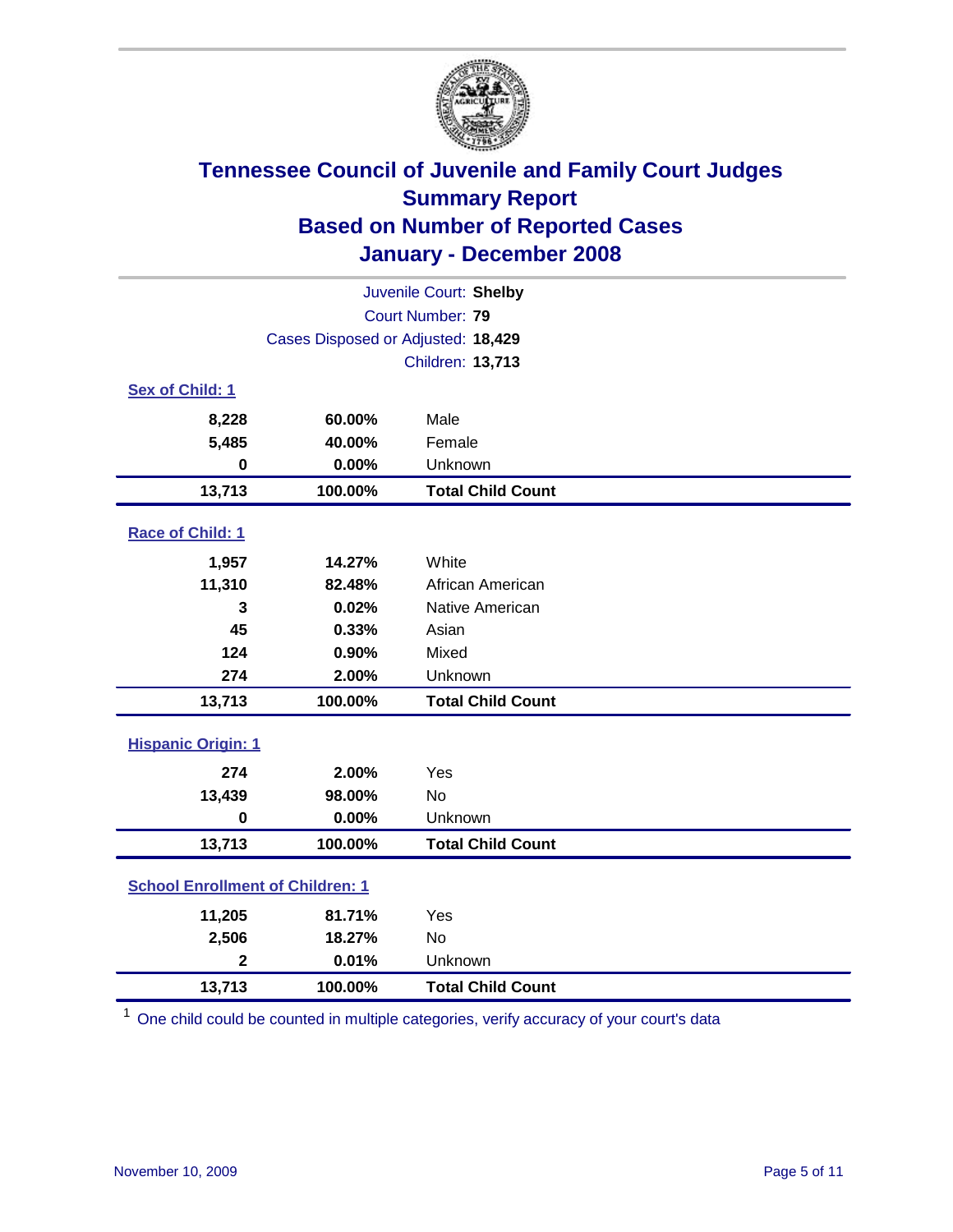

Court Number: **79** Juvenile Court: **Shelby** Cases Disposed or Adjusted: **18,429** Children: **13,713**

### **Living Arrangement of Child at Time of Referral: 1**

| 13,713 | 100.00%  | <b>Total Child Count</b>     |
|--------|----------|------------------------------|
| 290    | 2.11%    | Other                        |
| 141    | 1.03%    | <b>Unknown</b>               |
| 5      | 0.04%    | Independent                  |
| 32     | 0.23%    | In an Institution            |
| 13     | $0.09\%$ | In a Residential Center      |
| 50     | 0.36%    | In a Group Home              |
| 373    | 2.72%    | With Foster Family           |
| 0      | $0.00\%$ | With Adoptive Parents        |
| 2,727  | 19.89%   | <b>With Relatives</b>        |
| 1,065  | 7.77%    | With Father                  |
| 7,203  | 52.53%   | <b>With Mother</b>           |
| 487    | 3.55%    | With Mother and Stepfather   |
| 137    | 1.00%    | With Father and Stepmother   |
| 1,190  | 8.68%    | With Both Biological Parents |
|        |          |                              |

#### **Type of Detention: 2**

| 18,429 | 100.00%  | <b>Total Detention Count</b> |
|--------|----------|------------------------------|
| 0      | $0.00\%$ | Other                        |
| 10,268 | 55.72%   | Does Not Apply               |
| 0      | $0.00\%$ | Unknown                      |
| 0      | $0.00\%$ | <b>Psychiatric Hospital</b>  |
| 0      | $0.00\%$ | Jail - No Separation         |
| 0      | $0.00\%$ | Jail - Partial Separation    |
| 0      | 0.00%    | Jail - Complete Separation   |
| 8,161  | 44.28%   | Juvenile Detention Facility  |
| 0      | $0.00\%$ | Non-Secure Placement         |
|        |          |                              |

<sup>1</sup> One child could be counted in multiple categories, verify accuracy of your court's data

<sup>2</sup> If different than number of Cases (18429) verify accuracy of your court's data.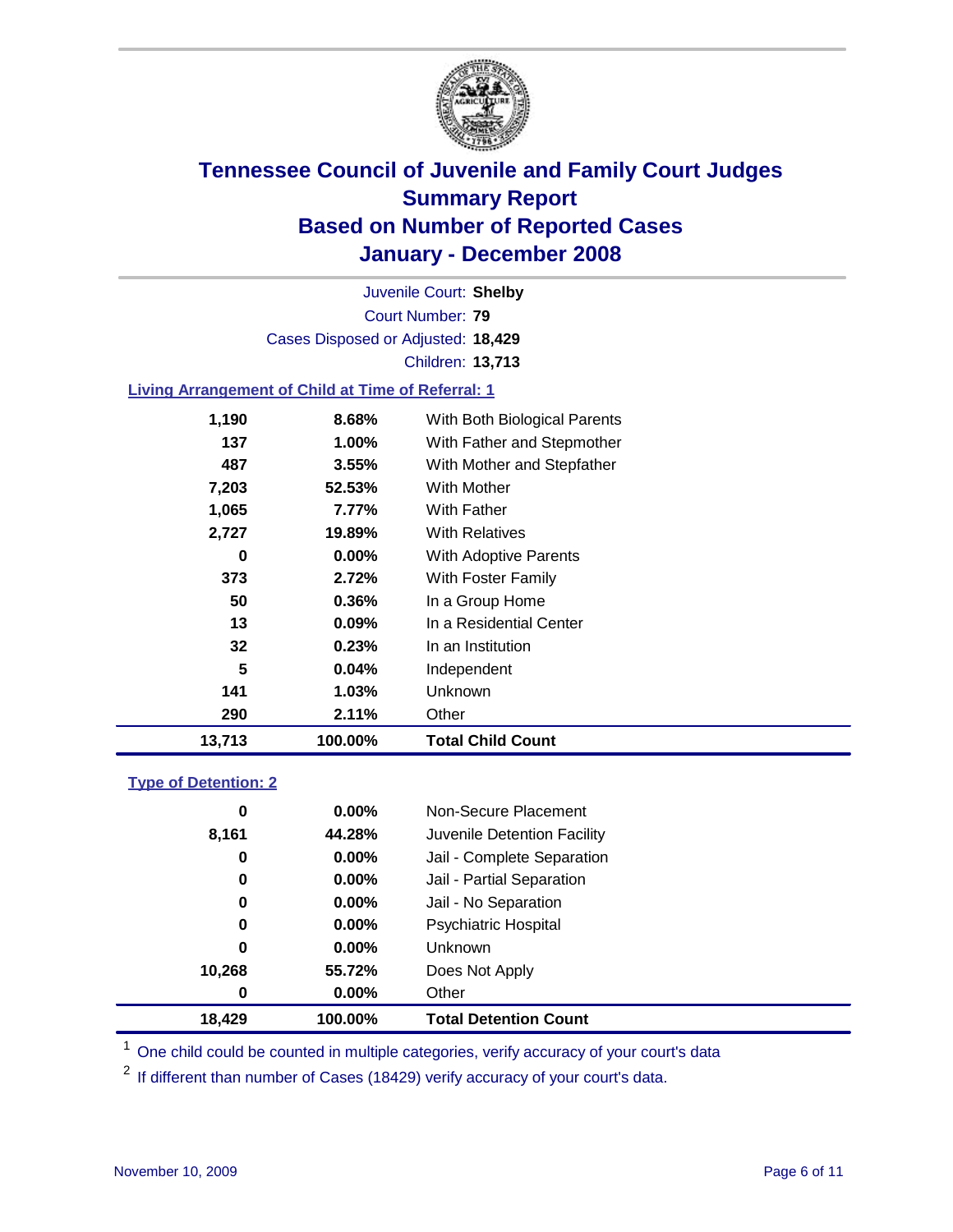

|                                                    | Juvenile Court: Shelby             |                                      |  |  |  |
|----------------------------------------------------|------------------------------------|--------------------------------------|--|--|--|
| Court Number: 79                                   |                                    |                                      |  |  |  |
|                                                    | Cases Disposed or Adjusted: 18,429 |                                      |  |  |  |
|                                                    |                                    | Children: 13,713                     |  |  |  |
| <b>Placement After Secure Detention Hearing: 1</b> |                                    |                                      |  |  |  |
| 1,326                                              | 7.20%                              | Returned to Prior Living Arrangement |  |  |  |
| 865                                                | 4.69%                              | Juvenile Detention Facility          |  |  |  |
| $\bf{0}$                                           | 0.00%                              | Jail                                 |  |  |  |
| $\bf{0}$                                           | $0.00\%$                           | Shelter / Group Home                 |  |  |  |
| 0                                                  | 0.00%                              | <b>Foster Family Home</b>            |  |  |  |
| 0                                                  | 0.00%                              | Psychiatric Hospital                 |  |  |  |
| 0                                                  | 0.00%                              | Unknown                              |  |  |  |
| 16,238                                             | 88.11%                             | Does Not Apply                       |  |  |  |
| 0                                                  | $0.00\%$                           | Other                                |  |  |  |
| 18,429                                             | 100.00%                            | <b>Total Placement Count</b>         |  |  |  |
| <b>Intake Actions: 2</b>                           |                                    |                                      |  |  |  |
|                                                    |                                    |                                      |  |  |  |
| 4,330                                              | 18.67%                             | <b>Petition Filed</b>                |  |  |  |
| 0                                                  | 0.00%                              | <b>Motion Filed</b>                  |  |  |  |
| 18,861                                             | 81.33%                             | <b>Citation Processed</b>            |  |  |  |
| 0                                                  | 0.00%                              | Notification of Paternity Processed  |  |  |  |
| 0                                                  | 0.00%                              | Scheduling of Judicial Review        |  |  |  |
| 0                                                  | 0.00%                              | Scheduling of Administrative Review  |  |  |  |
| 0                                                  | 0.00%                              | Scheduling of Foster Care Review     |  |  |  |
|                                                    |                                    |                                      |  |  |  |
| 0                                                  | 0.00%                              | Unknown                              |  |  |  |
| 0                                                  | 0.00%                              | Does Not Apply                       |  |  |  |
| 0                                                  | 0.00%                              | Other                                |  |  |  |

<sup>1</sup> If different than number of Cases (18429) verify accuracy of your court's data.

<sup>2</sup> If different than number of Referral Reasons (23191), verify accuracy of your court's data.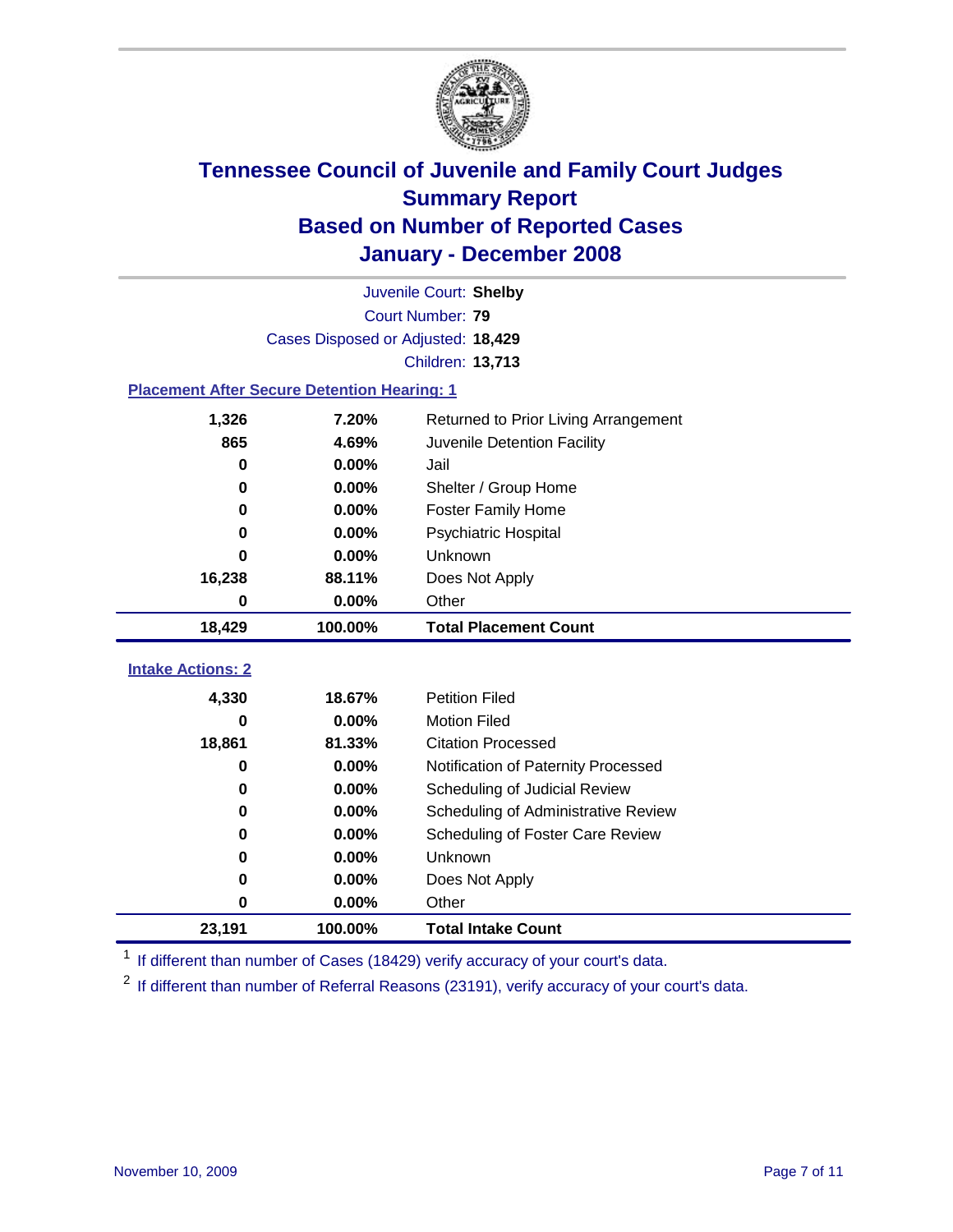

Court Number: **79** Juvenile Court: **Shelby** Cases Disposed or Adjusted: **18,429** Children: **13,713**

### **Last Grade Completed by Child: 1**

| 13,713 | 100.00% | <b>Total Child Count</b> |
|--------|---------|--------------------------|
| 0      | 0.00%   | Other                    |
| 234    | 1.71%   | Unknown                  |
| 1,379  | 10.06%  | Never Attended School    |
| 0      | 0.00%   | Graduated                |
| 0      | 0.00%   | <b>GED</b>               |
| 1      | 0.01%   | Non-Graded Special Ed    |
| 91     | 0.66%   | 12th Grade               |
| 969    | 7.07%   | 11th Grade               |
| 1,762  | 12.85%  | 10th Grade               |
| 2,330  | 16.99%  | 9th Grade                |
| 2,548  | 18.58%  | 8th Grade                |
| 1,458  | 10.63%  | 7th Grade                |
| 988    | 7.20%   | 6th Grade                |
| 500    | 3.65%   | 5th Grade                |
| 301    | 2.19%   | 4th Grade                |
| 230    | 1.68%   | 3rd Grade                |
| 231    | 1.68%   | 2nd Grade                |
| 205    | 1.49%   | 1st Grade                |
| 222    | 1.62%   | Kindergarten             |
| 263    | 1.92%   | Preschool                |
| 1      | 0.01%   | Too Young for School     |

### **Enrolled in Special Education: 1**

| 13,713          | 100.00%          | Unknown<br><b>Total Child Count</b> |  |
|-----------------|------------------|-------------------------------------|--|
| 2,935<br>10.457 | 21.40%<br>76.26% | No                                  |  |
| 321             | 2.34%            | Yes                                 |  |

<sup>1</sup> One child could be counted in multiple categories, verify accuracy of your court's data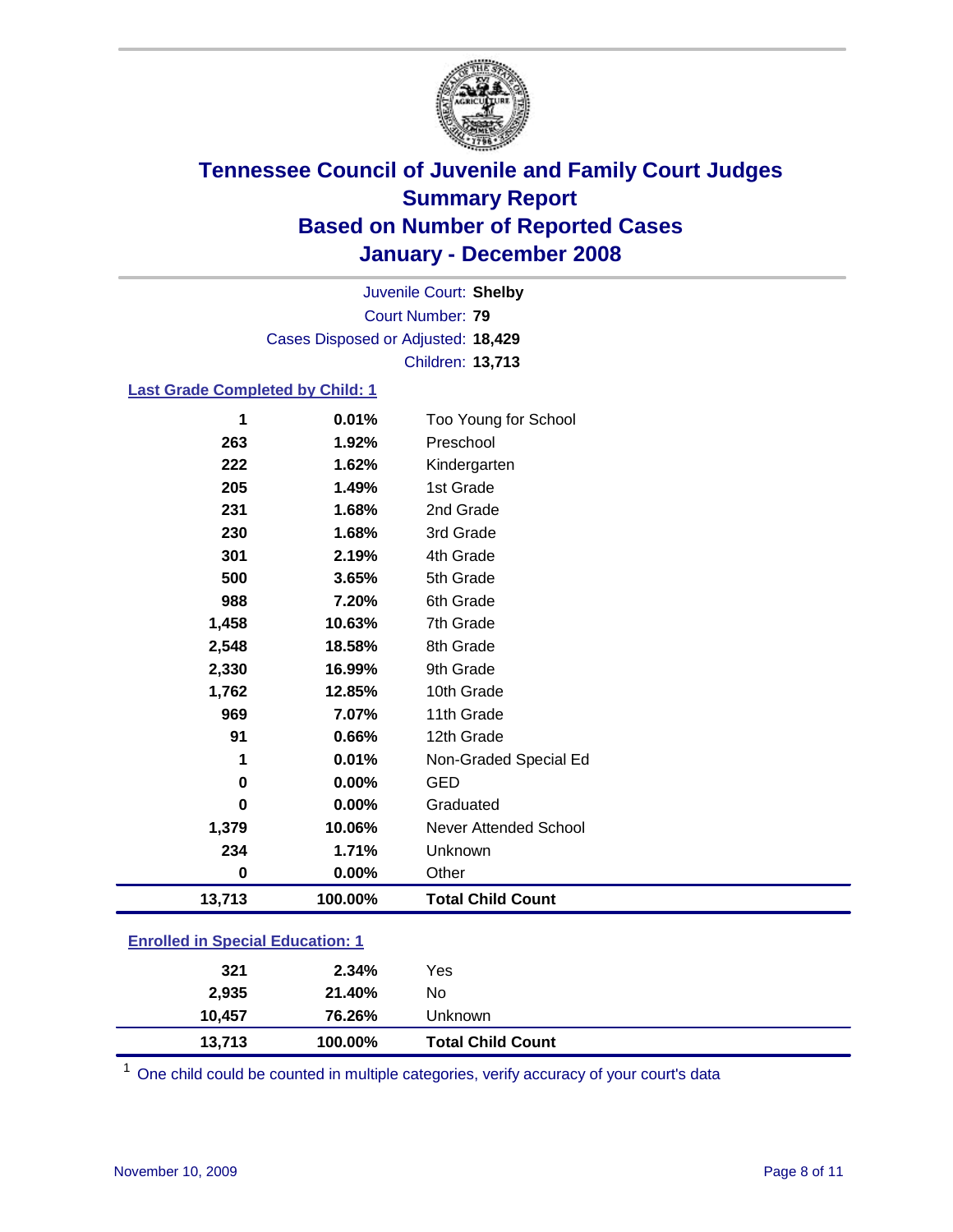

|                              | Juvenile Court: Shelby             |                           |  |  |  |
|------------------------------|------------------------------------|---------------------------|--|--|--|
|                              | Court Number: 79                   |                           |  |  |  |
|                              | Cases Disposed or Adjusted: 18,429 |                           |  |  |  |
|                              |                                    | Children: 13,713          |  |  |  |
| <b>Action Executed By: 1</b> |                                    |                           |  |  |  |
| 2,650                        | 11.43%                             | Judge                     |  |  |  |
| 7,267                        | 31.34%                             | Referee                   |  |  |  |
| 13,274                       | 57.24%                             | <b>YSO</b>                |  |  |  |
| $\bf{0}$                     | $0.00\%$                           | Other                     |  |  |  |
| 0                            | $0.00\%$                           | Unknown                   |  |  |  |
| 23,191                       | 100.00%                            | <b>Total Action Count</b> |  |  |  |

### **Formal / Informal Actions: 1**

| 1,424  | 6.14%    | <b>Dismissed</b>                                 |
|--------|----------|--------------------------------------------------|
| 0      | $0.00\%$ | Retired / Nolle Prosequi                         |
| 3,598  | 15.51%   | <b>Complaint Substantiated Delinquent</b>        |
| 77     | 0.33%    | <b>Complaint Substantiated Status Offender</b>   |
| 1,700  | 7.33%    | <b>Complaint Substantiated Dependent/Neglect</b> |
| 0      | $0.00\%$ | <b>Complaint Substantiated Abused</b>            |
| 0      | $0.00\%$ | <b>Complaint Substantiated Mentally III</b>      |
| 15,020 | 64.77%   | Informal Adjustment                              |
| 0      | $0.00\%$ | <b>Pretrial Diversion</b>                        |
| 509    | 2.19%    | <b>Transfer to Adult Court Hearing</b>           |
| 0      | $0.00\%$ | Charges Cleared by Transfer to Adult Court       |
| 0      | $0.00\%$ | Special Proceeding                               |
| 0      | $0.00\%$ | <b>Review Concluded</b>                          |
| 0      | $0.00\%$ | Case Held Open                                   |
| 863    | 3.72%    | Other                                            |
| 0      | $0.00\%$ | Unknown                                          |
| 23,191 | 100.00%  | <b>Total Action Count</b>                        |

<sup>1</sup> If different than number of Referral Reasons (23191), verify accuracy of your court's data.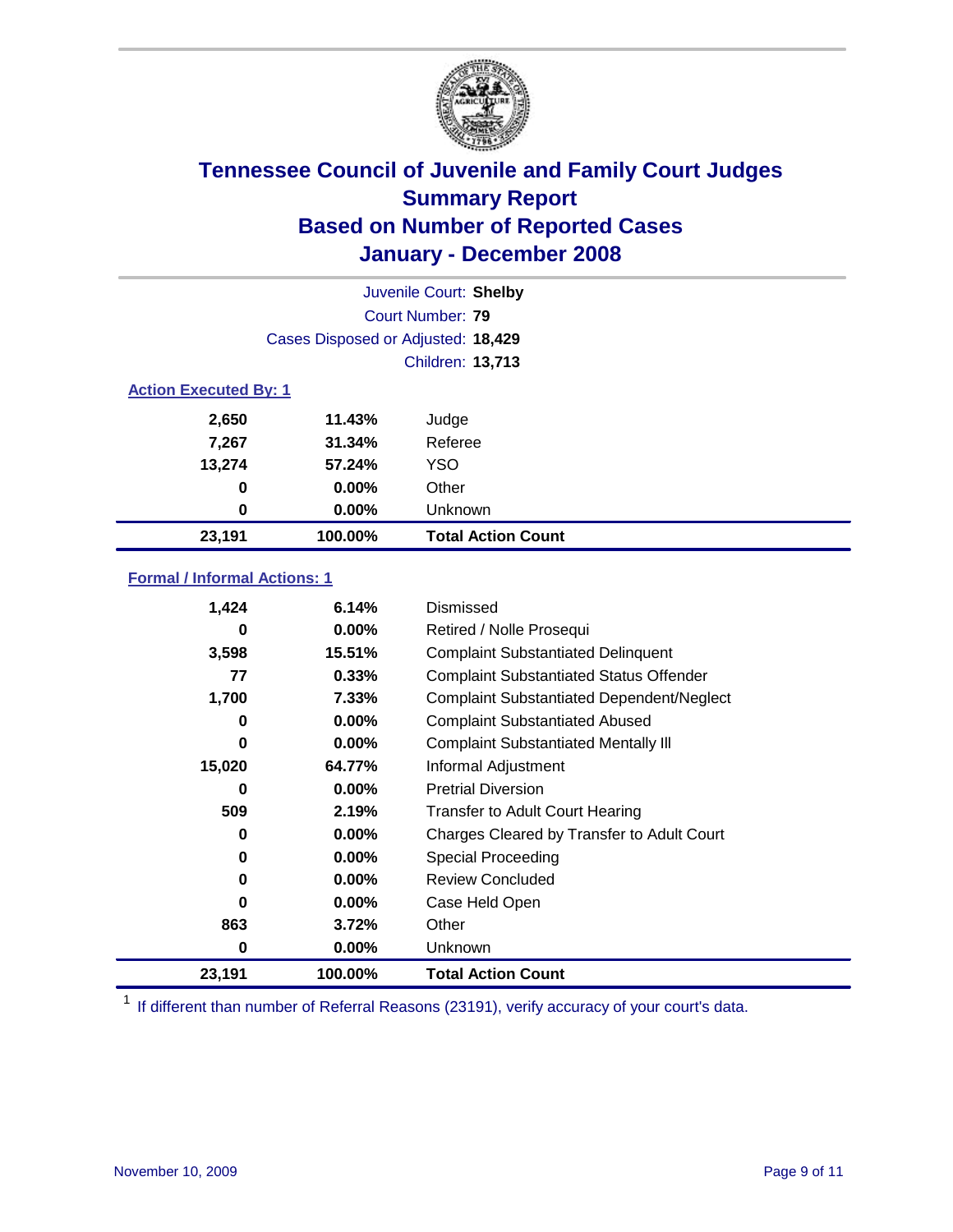

|                                                                                |                                    | Juvenile Court: Shelby                               |
|--------------------------------------------------------------------------------|------------------------------------|------------------------------------------------------|
|                                                                                |                                    | Court Number: 79                                     |
|                                                                                | Cases Disposed or Adjusted: 18,429 |                                                      |
|                                                                                |                                    | Children: 13,713                                     |
| <b>Case Outcomes:</b><br>There can be multiple outcomes for one child or case. |                                    |                                                      |
| 3,730                                                                          | 17.20%                             | <b>Case Dismissed</b>                                |
| 0                                                                              | 0.00%                              | Case Retired or Nolle Prosequi                       |
| 9,024                                                                          | 41.61%                             | Warned / Counseled                                   |
| 0                                                                              | 0.00%                              | <b>Held Open For Review</b>                          |
| 812                                                                            | 3.74%                              | Supervision / Probation to Juvenile Court            |
| 123                                                                            | 0.57%                              | <b>Probation to Parents</b>                          |
| 392                                                                            | 1.81%                              | Referral to Another Entity for Supervision / Service |
| 667                                                                            | 3.08%                              | Referred for Mental Health Counseling                |
| 1                                                                              | 0.00%                              | Referred for Alcohol and Drug Counseling             |
| 0                                                                              | 0.00%                              | <b>Referred to Alternative School</b>                |
| 1                                                                              | 0.00%                              | Referred to Private Child Agency                     |
| 1                                                                              | 0.00%                              | Referred to Defensive Driving School                 |
| 0                                                                              | 0.00%                              | Referred to Alcohol Safety School                    |
| 0                                                                              | 0.00%                              | Referred to Juvenile Court Education-Based Program   |
| 391                                                                            | 1.80%                              | Driver's License Held Informally                     |
| 0                                                                              | 0.00%                              | <b>Voluntary Placement with DMHMR</b>                |
| 0                                                                              | 0.00%                              | <b>Private Mental Health Placement</b>               |
| 0                                                                              | 0.00%                              | <b>Private MR Placement</b>                          |
| 1,095                                                                          | 5.05%                              | Placement with City/County Agency/Facility           |
| 2,110                                                                          | 9.73%                              | Placement with Relative / Other Individual           |
| 3                                                                              | 0.01%                              | Fine                                                 |
| 468                                                                            | 2.16%                              | <b>Public Service</b>                                |
| 341                                                                            | 1.57%                              | Restitution                                          |
| 0                                                                              | 0.00%                              | <b>Runaway Returned</b>                              |
| 18                                                                             | 0.08%                              | No Contact Order                                     |
| 73                                                                             | 0.34%                              | Injunction Other than No Contact Order               |
| 0                                                                              | 0.00%                              | <b>House Arrest</b>                                  |
| 0                                                                              | 0.00%                              | <b>Court Defined Curfew</b>                          |
| 0                                                                              | 0.00%                              | Dismissed from Informal Adjustment                   |
| 0                                                                              | 0.00%                              | <b>Dismissed from Pretrial Diversion</b>             |
| 1                                                                              | 0.00%                              | Released from Probation                              |
| 271                                                                            | 1.25%                              | <b>Transferred to Adult Court</b>                    |
| $\pmb{0}$                                                                      | 0.00%                              | <b>DMHMR Involuntary Commitment</b>                  |